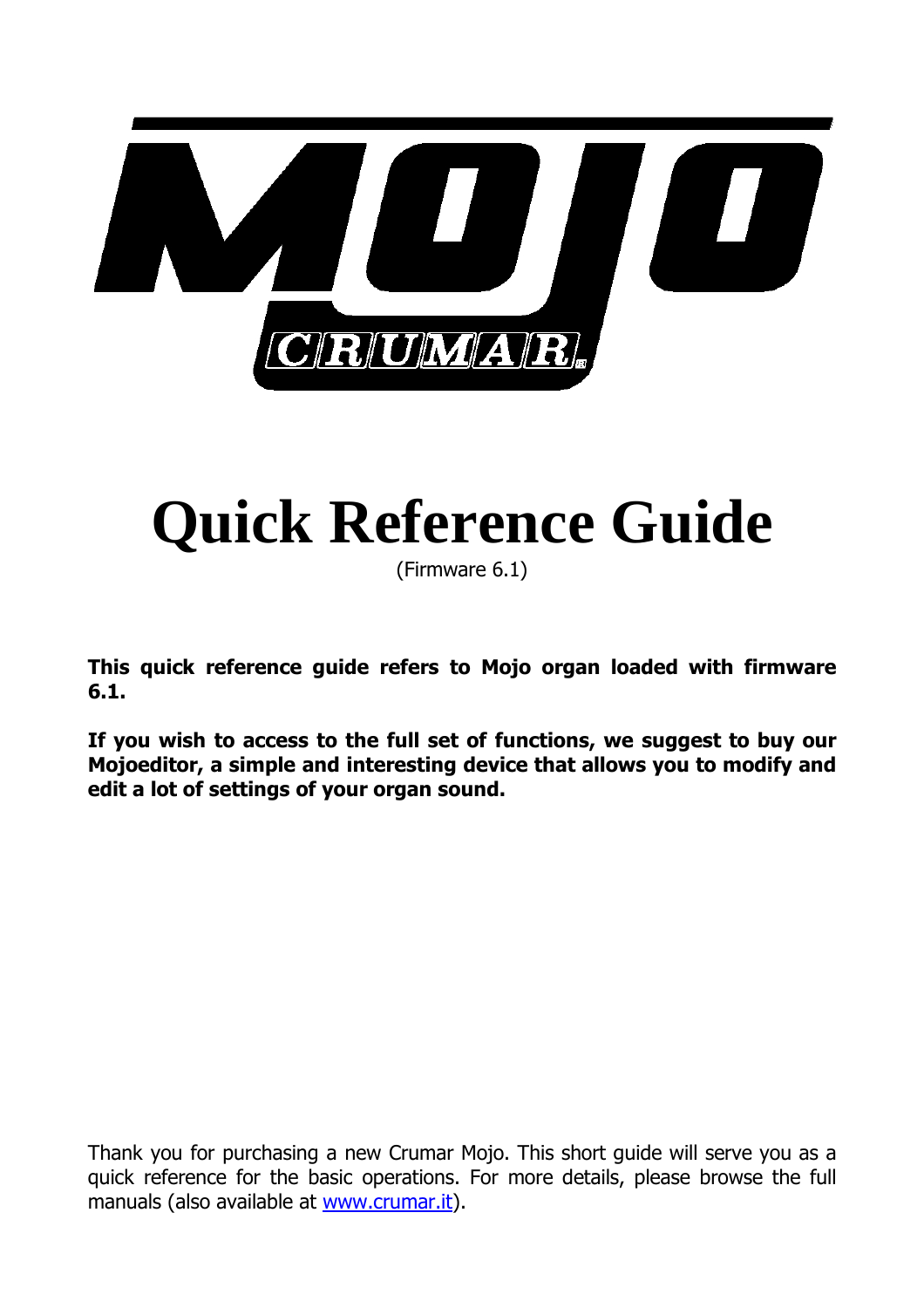**CONNECTIONS AND STARTUP -** Make all necessary AUDIO and MIDI connections prior to turning the instrument on. Use only the supplied AC adaptor. Connect the L/R Audio outputs to your speakers or your headphones, the AC adaptor to the AC input in the wall and the DC plug in the organ , then press the POWER button once. Wait until the led will stop the presentation (blinking) and you are ready to go! By default, the organ will startup in "manual drawbars" mode.

**PRESETS -** The presets numbered from 1 to 6 are user presets and don't take the drawbars position into consideration. If you want to use the drawbars, use the preset buttons labeled MANUAL. To save a preset, press the desired numbered button for about 2 seconds, the corresponding LED will turn off and then on again.

**EDIT MODE -** press the SHIFT button, the corresponding LED blinks. In Edit Mode, some preset buttons will assume the following functions and you can access bonus sounds (see removable sticker in the organ for quick reference).

UPPER ROW:

Preset  $5 \rightarrow$  Transpose -1 semitone (LED indicates transpose is ON)

Preset  $6 \rightarrow$  Transpose +1 semitone (LED indicates transpose is ON)

Manual  $\rightarrow$  Rotary simulation ON/OFF (Turn it off if you are connecting a real rotary speaker)

#### BONUS SOUNDS:

By pressing the SHIFT button and one of the 4 percussion buttons, you have access to 4 "sound combinations"

Combi  $1 \rightarrow$  Tonewheel organ only

Combi 2  $\rightarrow$  Tonewheel organ on the upper manual + Tines E.Piano on the lower manual + Synth Bass on the pedalboard.

Combi 3  $\rightarrow$  Red Tolex Combo Organ on the upper manual  $+$  Tines E. Piano on the lower manual + Synth Bass on the pedalboard

Combi 4  $\rightarrow$  Italian Transistor Combo Organ on the upper manual + Reed E.Piano on the lower manual  $+$  Synth Bass on the pedalboard

#### PANIC / AUTOMATIC UPDATE:

In EDIT mode press and hold the PEDALS TO LOWER button for 2 seconds and wait the controller to reboot, then SYNC again. This allows you to reboot the panel and the same operation is useful to upgrade the software sound (see instructions provided with the software update you can download from our web site www.crumar.it . **EVERY NEW INSTRUMENTS IS ALWAYS LOADED WITH NEWER SOUND SOFTWARE!**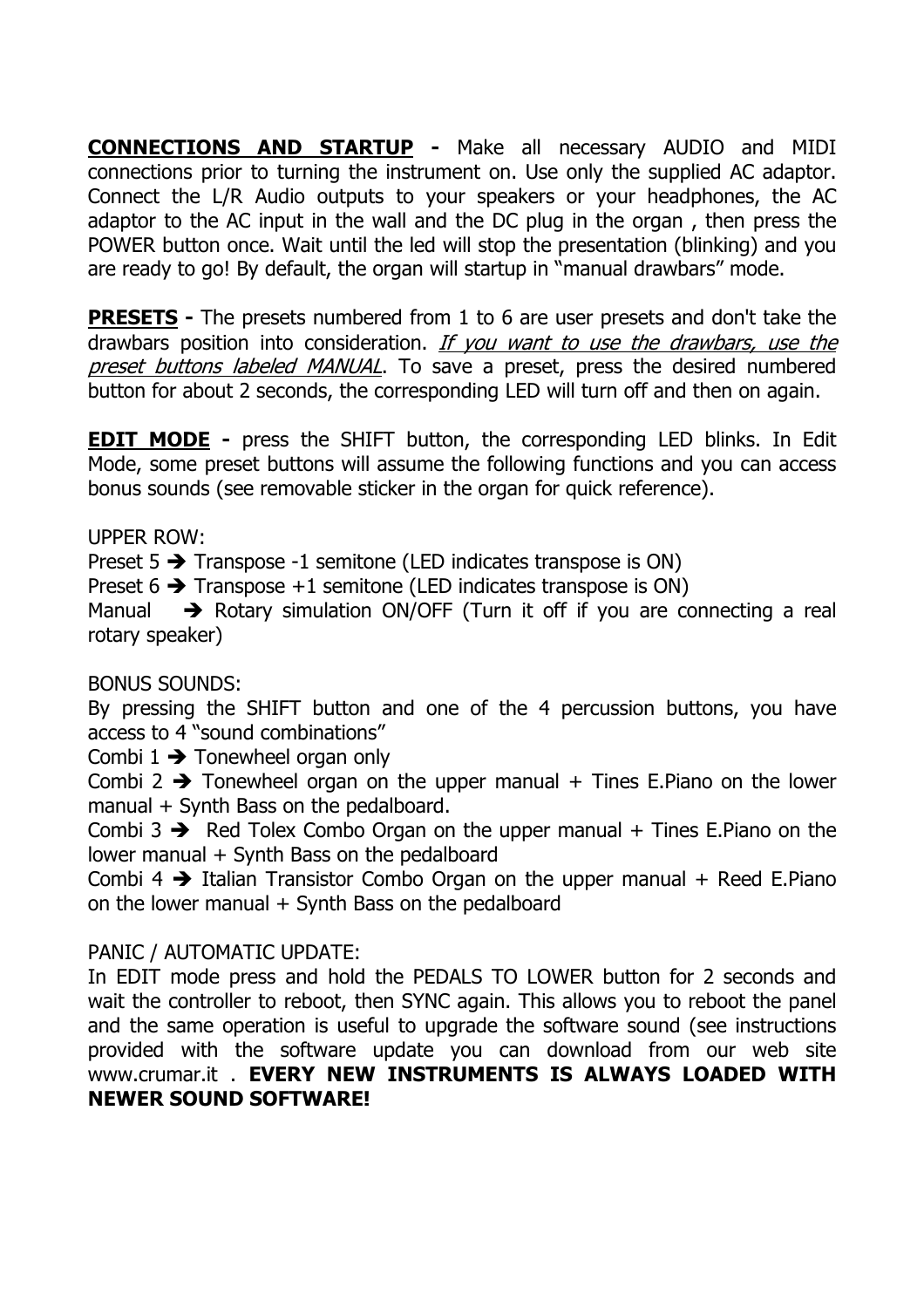## **COMMON ELEMENTS OF COMBINATIONS 2, 3 and 4**

**Organs:** combo organs respond on MIDI channel 1; are 49 keys, from the second C to the last C, on the first octave you have a bass registration; Combo organs don't use the Rotary simulation; keyclick is not adjustable.

**E.Pianos**: respond on MIDI channel 2, you have a variety of 6 additional effects that can be activated by the Lower Preset buttons:

Button  $n.1 \rightarrow A$ mp simulation

- Button  $n.2 \rightarrow$  Mono tremolo
- Button  $n.3 \rightarrow$  Stereo tremolo
- Button  $n.4 \rightarrow$  Stereo 6-stage phaser
- Button  $n.5 \rightarrow$  Stereo 2-voice chorus
- Button  $n.6 \rightarrow$  Distorted amp simulation

Button labeled "M"  $\rightarrow$  E.Piano is transposed by one octave below.

**Synth Bass**: this responds on channel 3, is monophonic and offers two parameters accessible by the Pedal Drawbars (in the middle of the console):

drawbar n.1  $\rightarrow$  Filter envelope amount

drawbar n.2  $\rightarrow$  decay/sustain time

You can route the synth pedal to the first 2 octaves of the lower keyboard by turning the Pedal-to-lower function on. Unlike combination n. 1, this creates a split between the Synth Bass sound and the E.Piano sound. The split point is fixed at MIDI note n. 60 (the third C key of the keyboard).

**Other**: Overdrive and the Spring Reverb only affect the Combo Organ sounds.

**Settings:** all settings made to combinations 2 to 4 are temporary and get lost every time you switch the instrument off.

You can connect an external keyboard to the MIDI INPUT of your Mojo, have it send notes on **channel 6** and play the electric piano sounds along with the tonewheel organ. Use program changes from 0 to 15 to switch between 8 effects for the "Tines" piano and other 8 variants of the "Reed" piano;

### **PEDAL TO LOWER FUNCTION**

The "Pedal to lower" function has three statuses: OFF, OVERLAY and SPLIT.

OFF: pedal tones are not connected to the lower manual.

OVERLAY: pedal tones play on the first two octave over the lower manual sound. This will work with all four combinations, so you can have the synth bass overlaid to the electric piano sound.

SPLIT: the lower keyboard is split in two zones, the pedal tones play up to the third C, the lower sound plays the rest. This works in all four combinations.